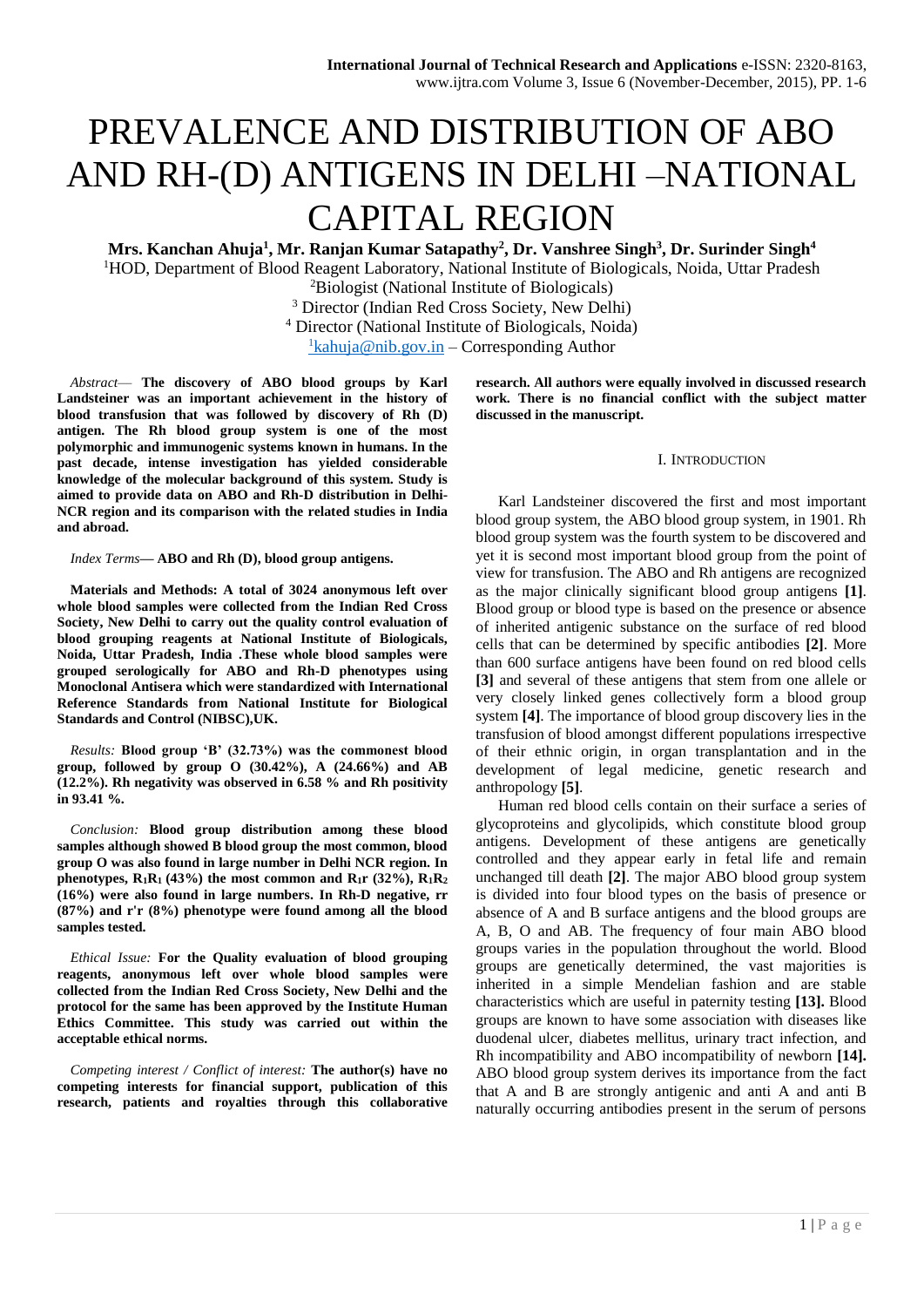lacking the corresponding antigen and these antibodies are capable of producing intravascular hemolysis in case of incompatible transfusion **[6]**.

The Rh blood group system is one of the most polymorphic and immunogenic systems known in humans. Among a total of 29 blood group systems and over 600 different blood group antigens discovered so far, ABO and Rhesus are the most important blood group systems **[7]**. Rh system emerged as second most important blood group system due to hemolytic disease of new-born and its importance in Rh-D negative individuals in subsequent transfusions once they develop Rh antibodies **[8].** Many blood group antigens and their genes have been identified, and their physiological roles uncovered **[\[1\]](http://www.ncbi.nlm.nih.gov/pmc/articles/PMC3353626/#ref1).** Blood group antigens play a vital role in transfusion medicine, genetics understanding, inheritance pattern, and disease susceptibility **[9]**. The benefit of knowledge of the blood group pattern in transfusion services, is useful reducing of maternal mortality rate in clinical practice because in certain conditions an antigen may react with its corresponding antibody and cause serious clinical effects like haemolytic disease of the new-born and haemolytic transfusion reaction **[10]**. Therefore, it is fundamental to have information on the distribution of these blood groups in any population group. In modern medicine besides their importance in evolution, their relation to disease and environment is being increasingly important. It is therefore imperative to have information on the distribution of these blood groups in any population group **[11, 12].**

As the distribution of blood groups like ABO and Rh (D) varies in different populations, the study involved in this field plays a key role in the genetic studies, clinical studies for geographical information thereby reducing morbidity and mortality in blood transfusion services.The present study was done to assess the prevalence of blood groups in Delhi-NCR and to compare our results with other studies conducted in India and abroad, which could be useful in future for the health planners.

## II. OBJECTIVES

In Blood Transfusion Services, blood, blood components and blood products play a very important role in patients who are given lifesaving critical therapies. This Population study provides data for ABO and Rh (D) Phenotypes among blood donors donating blood at Indian Red Cross Society (IRCS), New Delhi. For the effective management of the blood bank inventory, the prevalence of blood groups like ABO and Rh (D) in different populations is highly essential. Our present study aims at the documentation of the distribution of ABO and Rh blood group in Delhi - NCR region and as well as comparison with the studies conducted within and outside India.

# III. MATERIALS AND METHODS

Total of 3024 blood samples were grouped serologically for ABO and Rh-D groups. Anonymous leftover whole blood samples were collected from Indian Red Cross Society, New Delhi. The whole blood samples were grouped and Rh phenotyped serologically by using in-house monoclonal antisera which were standardized with International Reference Standards from National Institute for Biological Standards and Control (NIBSC).Forward grouping and sub grouping of the sample was done by mixing 100 $\mu$ l of 3% red blood cell suspension prepared in normal saline with 100 $\mu$ l of appropriate antisera (Anti -A, Anti B, Anti AB, Anti-A<sup>1</sup> and Anti-H (Lectin). Reverse grouping was done by mixing 100ul of serum of the whole blood sample with 50 µl of known A, B, O red blood cells. Rh typing was done by mixing 50 µl of the 3% red blood cell suspension with 50  $\mu$ l each of Anti-D (IgG + IgM) from two manufacturers, Anti-C, Anti-E, Anti-c, Anti-e antisera. All the tubes were mixed and centrifuged for one minute at 1000 revolution per minute (rpm) and examined macroscopically and microscopically for confirmation of agglutination. Rh negative blood groups were confirmed for Du positive by using indirect anti-human globulin test.

#### IV. RESULTS

Out of 3024 blood samples collected, 745 (24.66%) were of Blood group A, 990 (32.73%) of B, 920 (30.42%) of O and 369 (12.20%) were of group AB **(Figure 4)**. Further, the frequency of A positive and A negative was found to be 703(23.34%) and 42 (1.38%) respectively among 3024 blood samples. The frequency of subgroups of A was 691 (22.85%) for  $A_1$ , 50 (1.65) for  $A_2$ . The weaker variants of group A the frequency reported was  $2(0.066\%)$  and  $2(0.066\%)$  for  $A<sub>int</sub>$  and A<sup>x</sup> respectively **(Figure 6)**. Among B group the frequency of B positive was 930 (30.75%) and B Negative was 60 (1.98%). Out of 369 cases of blood group AB reported among 3024 blood samples; 309 (10.21%) were  $A_1B$  positive, 22 (0.72%) were  $A_1B$  negative, 34 (1.12%) were  $A_2B$  positive and 4  $(0.13\%)$  were of A<sub>2</sub>B negative (Figure 6). The frequency of Rh-D positive was 93.41% (2825) and Rh-D negative was 6.58 % (199) among 3024 blood samples **(Figure 5)**. The prevalence of Rh antigens in D positive (93.41%) was C: 85.78%, c: 59.45%, E: 21.75%, e: 98.18% and further for Rh antigens in D Negative (6.58%) was C: 14.21%, c: 40.54%, E: 78.24%, e: 1.81%.

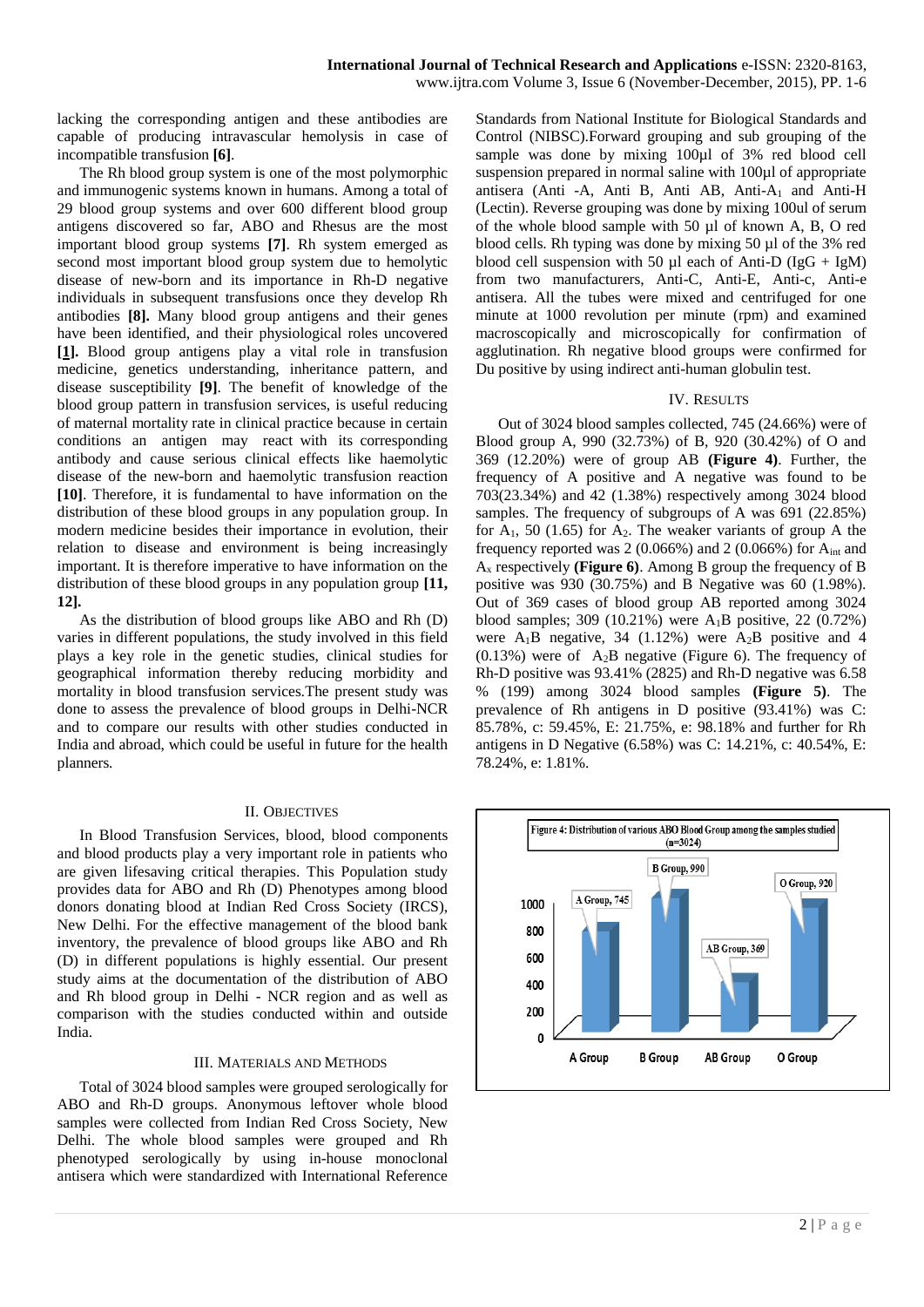www.ijtra.com Volume 3, Issue 6 (November-December, 2015), PP. 1-6



## V. DISCUSSION

ABO blood grouping and Rh typing are essential in blood transfusion, organ transplantation, genetic research, and topological investigations of human ancestral relationships. Literature reviews revealed wide racial as well as geographical variations in ABO and Rh-D phenotypes **[34].** The resultant polymorphism remains important in the population genetic studies, estimating the availabilities of compatible blood, evaluating the possibilities of hemolytic disease of newborn, resolving disputes of paternity/maternity and for forensic purpose **[35, 36].** Distribution of blood groups in India varies regionally with a lot of diversity in various geographical, ethnic and socioeconomic groups. Sound knowledge of frequency of blood group systems is thus highly essential in determining the direction of recruitment of voluntary donors as required for different zones of the country.

Our study enlightens the prevalence of distribution of ABO and Rh-D blood group systems along with their subgroups in Delhi NCR region and its comparison with the previous studies from India and abroad. The Geographical distribution in India **(Table-1)** depicts 'B' being the commonest blood group in northern and western India whereas in Eastern and Southern India 'O' is the most frequently occurring blood group. So moving from the Southern to Northern zone, the frequency of blood group 'O' is decreasing and blood group 'B' is increasing and western India showed prevalence of blood group B , followed by 'O', Group 'A' and 'AB'. In Northern India, the most prevalent blood group reported is 'B' followed by 'O', 'A' and 'AB'. In the present study the most common group reported in the Delhi NCR is B (32.73%), which is comparable to AIIMS**<sup>25</sup>** (36.51%), AIIMS**<sup>33</sup>** (37.39%), Punjab**<sup>22</sup>** (37.56%), Jodhpur**<sup>23</sup>** (36.40%), Lucknow**<sup>21</sup>** (34.84%) and Kashmir**<sup>24</sup>**(33.34%) in North Indian population. The

prevalence of blood group O reported in the present study was (30.42%) which is comparable to Punjab**<sup>22</sup>** (31.21%), Jodhpur**<sup>23</sup>** (31.70%), AIIMS**<sup>25</sup>** (32.37% and 31.85%), Lucknow**<sup>21</sup>** (29.75%) and Kashmir**<sup>24</sup>** (34.72%). The frequency of A blood group in the present study was (24.63%) which is close to Kashmir**<sup>24</sup>** (23.88%) followed by AIIMS (21.91% and 21.77%), Lucknow**<sup>21</sup>** (21.50%), Punjab**<sup>22</sup>** (21.91%), Jodhpur**<sup>23</sup>** (22.20%). The most uncommon blood group in our study reported was AB (12.20%) which is close to Lucknow**<sup>21</sup>** (13.91%). The frequency of weaker variants of blood group A and AB were A2 (1.65%), A<sub>2</sub>B (1.25%), A<sub>x</sub> (0.066%), and A<sub>int</sub> (0.066%).

| Table-1 Distribution of ABO and Rh-D antigens in India and Abroad |  |  |
|-------------------------------------------------------------------|--|--|
|                                                                   |  |  |

| IN INDIA                            |        |                        |              |             |            |      |  |  |  |  |  |
|-------------------------------------|--------|------------------------|--------------|-------------|------------|------|--|--|--|--|--|
| <b>Eastern India</b>                |        |                        |              |             |            |      |  |  |  |  |  |
| Place of study                      | A      | B                      | AB           | $\bf{0}$    | $D+$<br>D- |      |  |  |  |  |  |
| Durgapur (steel city) <sup>15</sup> | 23.9   | 33.6                   | 7.7          | 34.8        | 94.7       | 5.3  |  |  |  |  |  |
| Orissa <sup>16</sup>                | 21.3%  | 34.16%                 | 37.4%        | 97.63%      | 2.36%      |      |  |  |  |  |  |
| Western India                       |        |                        |              |             |            |      |  |  |  |  |  |
| Western Ahmedabad <sup>17</sup>     | 21.94  | 39.4                   | 7.86         | 95.05       | 4.95       |      |  |  |  |  |  |
| Eastern Ahmedabad <sup>18</sup>     | 23.3   | 35.5                   | 32.5         | 5.8<br>94.2 |            |      |  |  |  |  |  |
| Surat <sup>19</sup>                 | 24.1   | 34.89                  | 8.69         | 32.32       | 94.18      | 5.82 |  |  |  |  |  |
| Maharashtra <sup>20</sup>           | 23.38  | 31.89                  | 8.72         | 30.99       | 95.36      | 4.64 |  |  |  |  |  |
| Northern India                      |        |                        |              |             |            |      |  |  |  |  |  |
| Lucknow <sup>21</sup>               | 21.73  | 39.84<br>9.33<br>29.1  |              |             | 95.71      | 4.29 |  |  |  |  |  |
| Punjab <sup>22</sup>                | 21.91  | 37.56                  | 9.3<br>31.21 |             | 97.3       | 2.7  |  |  |  |  |  |
| Jodhpur <sup>23</sup>               | 22.2   | 36.4                   | 9.4          | 31.7        | 91.75      | 8.25 |  |  |  |  |  |
| Kashmir valley <sup>24</sup>        | 23.88  | 33.34                  | 8.06         | 34.72       | 91.17      | 8.83 |  |  |  |  |  |
| AIIMS.DELHI <sup>25</sup>           | 21.91  | 36.51                  | 9.19         | 32.37       | 94.36      | 5.64 |  |  |  |  |  |
| Delhi NCR (PRESENT STUDY)           | 24.66  | 32.73                  | 12.20        | 30.42       | 93.41      | 6.58 |  |  |  |  |  |
| South India                         |        |                        |              |             |            |      |  |  |  |  |  |
| Bangalore <sup>26</sup>             | 23.85  | 6.37<br>39.82<br>29.95 |              |             | 94.2       | 5.8  |  |  |  |  |  |
| Vellore <sup>27</sup>               | 21.86  | 32.69                  | 6.7          | 38.75       | 94.5       | 5.5  |  |  |  |  |  |
| Davangere <sup>28</sup>             | 26.15  | 29.85                  | 7.24         | 31.76       | 94.8       | 5.2  |  |  |  |  |  |
| <b>OUTSIDE INDIA</b>                |        |                        |              |             |            |      |  |  |  |  |  |
| Pakistan <sup>29</sup>              | 22.40% | 32.40%                 | 8.40%        | 30.50%      | 93%        | 7%   |  |  |  |  |  |
| Nepal <sup>30</sup>                 | 34     | 29                     | 4            | 33          | 96.7       | 3.33 |  |  |  |  |  |
| Britain <sup>31</sup>               | 42%    | 8%                     | 3%           | 47%<br>83%  |            |      |  |  |  |  |  |
| $USA$ <sup>32</sup>                 | 41%    | 9%                     | 4%           | 46%         | 85%        | 15%  |  |  |  |  |  |

In northern India, the comparative publish data in **(Figure 1)** shows that in Kashmir valley**<sup>24</sup>** (Northern most), blood group O (34.72%) is the most prevalent followed by blood group B (33.34%) and blood group A (23.88%) . The frequency of AB group reported by Lucknow**<sup>21</sup>** is (13.91%) followed by Delhi-NCR region data (12.20%), AIIMS**<sup>25</sup>** (9.19%) and AIIMS**<sup>33</sup>** (8.99%) respectively and least in Kashmir valley (8.06%).

The frequency of D antigen reported in Punjab**<sup>22</sup>** (97.30%), in Lucknow<sup>21</sup> reported 95.45 %, AIIMS<sup>25</sup> (94.36%), AIIMS<sup>33</sup> (95.37%), our study reported  $(93.4\%)$ , Kashmir<sup>24</sup> population (North most part of India) is 91.17% and 91.75% was reported in Jodhpur**<sup>23</sup> (Figure 1)**.



Rh-D positive frequency was highest in Odisha**<sup>16</sup>** (97.63%) followed by Punjab**<sup>22</sup>** (97.3%) and lowest in Jodhpur**<sup>23</sup>**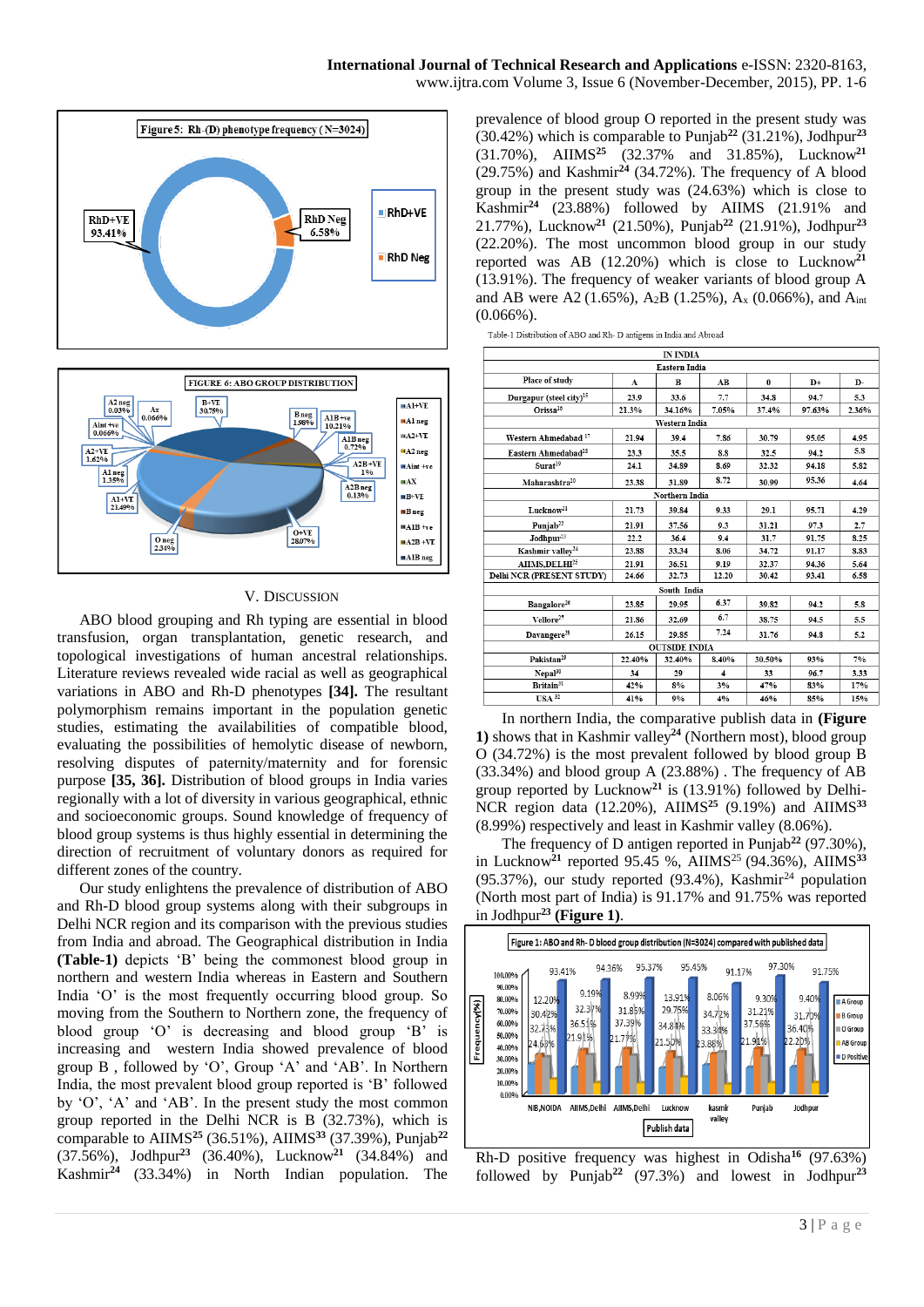(91.75%) **(Table-1)**. In Delhi NCR region, 93.41% Rh-D positive cases were reported but incidence of Rh-D negative in our study was 6.58 % which is more than that observed from other parts of India e.g. Odisha**<sup>16</sup>** (2.36%), Durgapur**<sup>15</sup>** (5.3%), Punjab**<sup>22</sup>** (2.7%), Bangalore**<sup>26</sup>** (5.8%), Vellore**<sup>27</sup>** (5.5%), and Davangere**<sup>28</sup>** (5.2%).

The frequency of Rh-D phenotypes **(Figure-02)** and distribution of different blood groups among 3024 samples (**Table-02)**, the commonest phenotype was  $R_1R_1$  constituting 40.31% of the whole population followed by R<sub>1</sub>r (30.15%), R<sub>1</sub>R<sub>2</sub> (14.51%), R<sub>2</sub>r (5.02%), R<sub>0</sub>r (1.42%) and the rarest was  $R_1R_2$  (0.16%) in Rh-D positive samples. In Rh-D negative, the commonest was rr (5.75%) followed by r'r (0.52%), r'r' (0.06%), r''r' (0.19%) and the rarest was r'r'' (0.03%) phenotype were found among all the blood samples tested.



Table-02:

|                | Distribution of Phenotype of different blood groups in Delhi and NCR region |                |               |               |                |              |               |                |                         |              |                        |              |                  |                 |       |
|----------------|-----------------------------------------------------------------------------|----------------|---------------|---------------|----------------|--------------|---------------|----------------|-------------------------|--------------|------------------------|--------------|------------------|-----------------|-------|
| Blood<br>group | Rh positive                                                                 | R:R:<br>CCDe.e | R.R.<br>CcDEe | Rır<br>CcD.ee | R:R:<br>ccD.EE | Rт<br>ccD.Ee | Rır<br>ccD.ee | RiRz<br>CCD.Ee | Rh<br>negative          | ťr.<br>ceddE | $\mathbf{r}$<br>coddee | ŕr<br>Ceddee | ťť<br>Cedde<br>e | r'r''<br>CoddEe | Total |
| A              | 703                                                                         | 303            | 112           | 230           | 10             | 39           | 9             | 0              | 42                      | 3            | 35                     | 4            | 0                | ō               | 745   |
| B              | 930                                                                         | 401            | 146           | 296           | $21$           | 47           | 18            | ٠<br>1         | 60                      | 0            | 55                     | ĵ            | 0                | ö               | 990   |
| $\mathbf{0}$   | 849                                                                         | 385            | 122           | 264           | 17             | 47           | ll            | 3              | $\overline{\mathbf{u}}$ |              | 59                     | 6            | $\overline{1}$   |                 | 920   |
| <b>AB</b>      | 343                                                                         | 130            | 59            | 122           | 7              | 19           | 5             | ı              | 26                      | ō            | 25                     |              | 0                | ö               | 369   |
| Total          | 2825<br>(93.496)                                                            | 1219           | 439           | 912           | $\mathbb{S}$   | 152          | 43            | 5              | 199 (6.58%)             | 6            | 174                    | 16           | 2                |                 | 3024  |

E is a strong immunogen (almost as strong as D) but this is least effective immunogenic due to its low frequency (antigenicity D>c>E>C>e). The frequency of antigen E  $(21.75)$ %) is least common and antigen e is most common (98.18 %) seen in Rh positive people. Further, the frequency of antigen C (85.78 %) and antigen c (59.45 %) respectively. In Rh negative the frequency of antigen C  $(14.21 \%)$  and c  $(40.54 \%)$ respectively **(Figure 3)**. Anti-e is often seen as autoantibody and this will make it difficult to find compatible blood since 98.18 % of the population has the small e antigen.



International studies outside India e.g. USA**<sup>32</sup>**, Britain**<sup>31</sup>** revealed blood group 'O' is the commonest followed by 'A', 'B' and 'AB'. Predominating blood group 'B' in Pakistan**<sup>29</sup>** while in Nepalese<sup>30</sup> population blood group 'A' as the most prevalent. Whereas studies done in most parts of India reveal commonest blood group being either 'B' or 'O' followed by 'A' and then 'AB'. In Rhesus system our study showed 93.41% were Rh-D positive while only 6.58 % were Rh-D negative which is more similar to the Pakistan blood group frequency. The incidence of Rh-D antigen in most of part of India varies from 91 to 98% for Rh-D positive and 2 to 9% for Rh-D negative. In Britain and USA the distribution of Rh-D positivity is 83% and 85% respectively.

# VI. CONCLUSION

We conclude that among ABO blood groups, blood group B is the commonest; followed by O, A in the Northern and western part of India but in Eastern and Southern part O is the commonest ; followed by B and A. The prevalence of A group in present study is higher than the other studies of northern India. We found among the Rh antigens e antigen is the most frequent while antigen E being the least common. In our study, CCD.ee (R1R1) was the commonest phenotype followed by CcD.ee  $(R_1r)$  was commonest phenotype type in Rh-D positive samples whereas ccddee (rr) phenotype was commonest in Rh-D negative samples. The generated data in the present regional study will definitely helpful for the health planners for drafting an updated national transfusion policy that will serve to enable them a good insight into the possibilities of future burden of disease with efforts to face further health challenges arising as a consequences of the disease process.

We would like to opine that phenotype and recently genotype showed wide range of variations in different races and religion. Phenotyping and genotyping along with antibody screening and their identification prior to transfusion to patients with the history of multi-transfusion is most vital in transfusion practice in this modern era and this will be helpful in preparing National Rare Donor registry

# VII. ACKNOWLEDGEMENTS

The authors are also thankful to all the technical staff of Blood Reagent Laboratory, National Institute of Biologicals, Noida (India).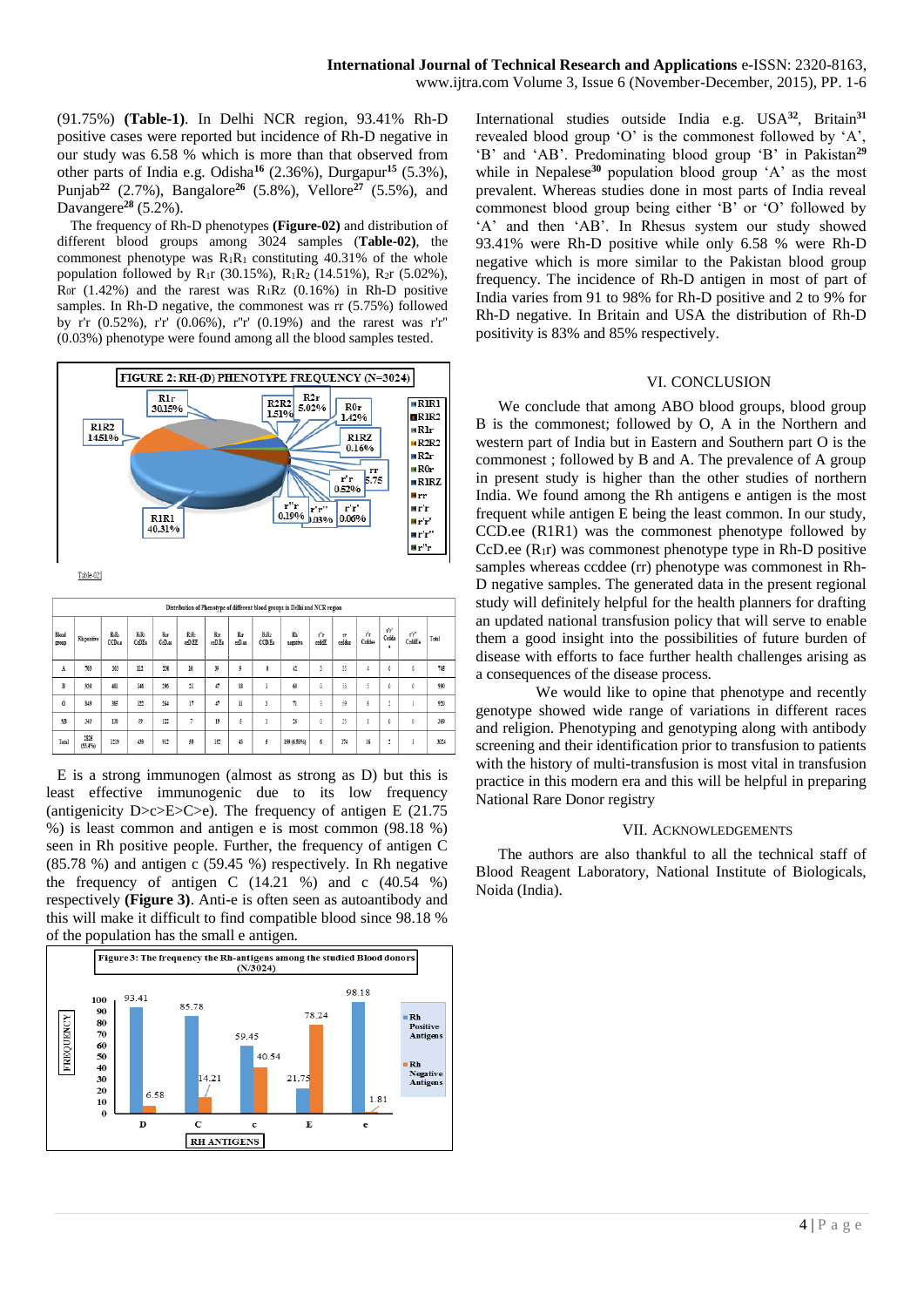## **REFERENCES**

- 1. Molison PL. Blood transfusion in clinical medicine. 6th ed. Oxford UK: Blackwell Scientific Publication; 1979.
- 2. Firkin F, Chesterman C, Penington D, Rush B. Blood groups; blood transfusion; acquired immune deficiency syndrome. In: 816 de Gruchy's clinical hematology in medical practice. 5th ed, New Delhi, Oxford University Press; 1989. p. 475-96.
- 3. Waters AH. Red cell blood —group antigens and antibodies. In: Dacie VJ and Lewis SM, editors. Practical Haematology. 8th ed. London: Churchill Livingstone. 1995. p. 445-64.
- 4. Waite GN. Blood components. In: Rhoades RA, Bell DR, editors. Medical physiology: principles for clinical medicine; 3rd ed. USA: Lippincott Williams &Wilkins, Philadelphia, 2009. p. 169- 86.
- 5. Storry JR. Human blood groups: inheritance and importance in transfusion medicine. J Infus Nurs 2003; 26(6):367-72.
- 6. Harmening MD, Firestone D. The ABO blood group system. In: Harmening MN, editor. Modern Blood Banking and Transfusion Practices.5th ed. USA: FA Davis Company, Philadelphia, USA. 2005. p. 108-32.
- 7. S. Worlledge, S. E. Ogiemudia, C. O. Thomas, B. N. Ikoku and L. Luzzuto, "Blood Group Antigens and Antibodies in Nigeria," Annals of Tropical Medicine and Parasitology, Vol. 68, No. 3, 1994, pp. 249-264.
- 8. Lo YM, Hjelm NM, Fidler C, Sargent IL, Murphy MF, et al. (1998) Prenatal diagnosis of fetal RhD status by molecular analysis of maternal plasma. N Engl J Med 339: 1734-1738.
- 9. Khan M S, Subhan F, Tahir F, Kazi B M, Dil A S, Sultan S. Prevalence of blood groups and Rh factor in Bannu region NWFP (Pakistan). Pak J Med Res. 2004; 43 (1): 8– 10.
- 10. Firkin F et al (eds). De Gruchy's Clinical haematology for Clinical Practice.  $5<sup>th</sup>$  Edition. pp 475.
- 11. Khan MS, Subhan F, Tahir F, Kazi BM, Dil AS, Sultan S; Prevalence of blood groups and Rh factor in Bannu region NWFP (Pakistan). Pak J Med Res., 2004; 43 (1): 8–10.
- 12. Khaliq MA, Khan JA, Shah H, Khan SP; Frequency of ABO and Rh (D) blood group in Hazara division (Abbottabad). Pak JMed Res., 1984; 23: 102- 103.
- 13. Hoffbrand AV and Pettit JE; Blood Transfusion in Essential Haematology. 5th edition, Oxford UK, Black well scientific Publication, 2006: 307–309.
- 14. Skaik Y, El-Zyan N; Spectrum of ABO and Rh (D) blood groups amongst the Palestinian students at Al-Azhar University-Gaza. Pak J Med Sci., 2006; 22: 333–335.
- 15. Nag I, Das SS. ABO and Rhesus blood groups in potential blood donors at Durgapur steel city of the district of Burdwan West Bengal. Asian J Transfus Sci 2012;6:54-5.
- 16. Mahapatra S, Sahoo D, Patjoshi S, Sahu A, Parida P, Mishra S, Distribution And Prevalence Of ABO and Rh Phenotype Blood Groups In Eastern India. *J Pharm Biomed Sci 2014; 04 (08):712-714.*
- 17. Patel PA, Patel SP, Shah JV, Oza HV. Frequency and distribution of blood groups in blood donors in western Ahmedabad - A hospital based study. National J Med Res 2012;2:207-10.
- 18. Wadhwa MK, Patel SM, Kothari DC, Pandey M, Patel DD. Distribution of ABO and Rhesus D groups in Gujrat, India-a hospital based study. Indian J Ped Oncol 1998;19:137-41.
- 19. Mehta N, Swadas B. Prevalence of ABO blood groups at Mahavir Heart Institute Surat. Asian J Trans Sci 2012;6:74.
- 20. Giri PA, Yadav S, Parhar GS, Phalke DB. Frequency of ABO and Rhesus blood groups: A study from a rural tertiary care teaching hospital in India. Int J Biol Med Res 2011;2:988-90.
- 21. Tulika C, Gupta A. Frequency of ABO and Rhesus blood groups in blood donors. Asian J Trans Sci 2012;6:52-3.
- 22. Sidhu S. Distribution of the ABO blood groups and Rh(D) factor among the scheduled caste population of Punjab. Anthropologist 2003; 5:203- 4.
- 23. Behra R, Joshi YR. Distribution of ABO blood group and RH(D) factor in western Rajasthan. National J Medical Res 2013;3:73-5.
- 24. Dr. Shazia Handoo, Dr. Samreen Siraj Bala "Distribution of ABO and Rhesus Blood Groups in Kashmir Valley". International Journal of Science and Research (IJSR) ISSN (Online): 2319-7064.
- 25. [Nitin Agarwal,](http://www.ncbi.nlm.nih.gov/pubmed/?term=Agarwal%20N%5Bauth%5D) [Rakesh Mohan Thapliyal](http://www.ncbi.nlm.nih.gov/pubmed/?term=Thapliyal%20RM%5Bauth%5D) & [Kabita](http://www.ncbi.nlm.nih.gov/pubmed/?term=Chatterjee%20K%5Bauth%5D)  [Chatterjee](http://www.ncbi.nlm.nih.gov/pubmed/?term=Chatterjee%20K%5Bauth%5D) , '' Blood group phenotype frequencies in blood donors from a tertiary care hospital in north India''. Blood Research ; doi: [10.5045/br.2013.48.1.51](http://dx.doi.org/10.5045%2Fbr.2013.48.1.51)
- 26. Periyavan A, Sangeetha SK, Marimuthu P, Manjunath BK, Seema. Distribution of ABO and Rh-D groups in and around Bangalore. Asian J Transfus Sci 2010;4:41.
- 27. Das PK, Nair SC, Harris VK, Rose D, Mammen JJ, Bose YN, Sudarsanam A. Distribution of ABO and Rh-D blood groups among blood donors in a tertiary care centre in South India. Trop Doct 2001;31:47-8.
- 28. Mallikarjuna S. Prevalence of ABO and Rhesus blood group among blood donors. Ind J Pub Health Research and Development 2012;3:106-9.
- 29. Frances TF: Blood groups (ABO groups). In: Common Laboratory and Diagnostic Tests. 3rd Edition, Philadelphia: Lippincott, 2002; p.19–5.
- 30. Firkin F., Chesterman C, Penington D, & Rush B.: De Gruchy's Clinical haematology in medical Practice. Blackwell Science Publisher, 5th Edition, 2008; Pp-475.
- 31. Rahman M and Lodhi Y. Frequency of ABO and Rhesus blood groups in blood donors in Punjab. Pak J Med Sci 2004; 20:315–8.
- 32. Pramanik, T. & S. Pramanik. Distribution of ABO and Rh blood groups in Nepalese medical students: a report. East Mediter. Health J.2000;1:156-8.
- 33. Nanu A, Thapliyal RM. Blood group gene frequency in a selected north Indian population. Indian J Med Res. 1997;106:242–246. [\[PubMed\]](http://www.ncbi.nlm.nih.gov/pubmed/9378531).